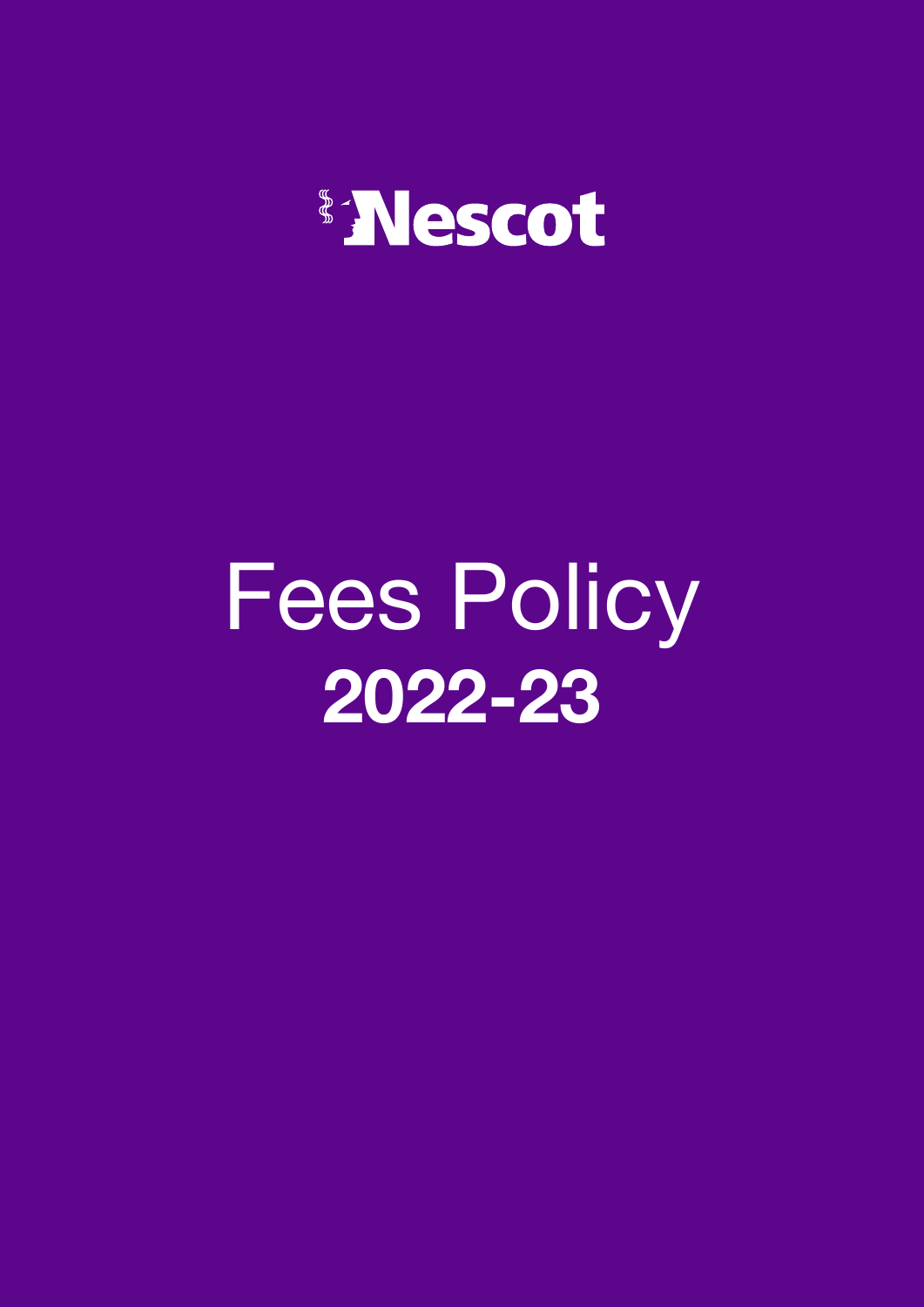# **NESCOT FEES POLICY 2022-23**

### **Contents**

- 1. Introduction
- 2. Setting and approval of fees
- 3. Tuition fees
- 4. Examination and registration fees
- 5. Charges for materials
- 6. Educational visits
- 7. Payment of fees
- 8. Local College waiver or reduction of fees
- 9. Payment of fees by instalment
- 10.Refund of fees
- 11.Fee remission
- 12.Advanced Learning Loans
- 13.Higher Education (HE) Loans
- 14.Student withdrawals

Appendix 1 - Apprenticeship Fees Policy

Appendix 2 - Credit Policy for Fees

Appendix 3 - Fees Refund Policy

Appendix 4 - Debt Policy

| <b>Author</b> | Maria Vetrone |
|---------------|---------------|
| Revised       | November 2021 |
| <b>Review</b> | November 2022 |

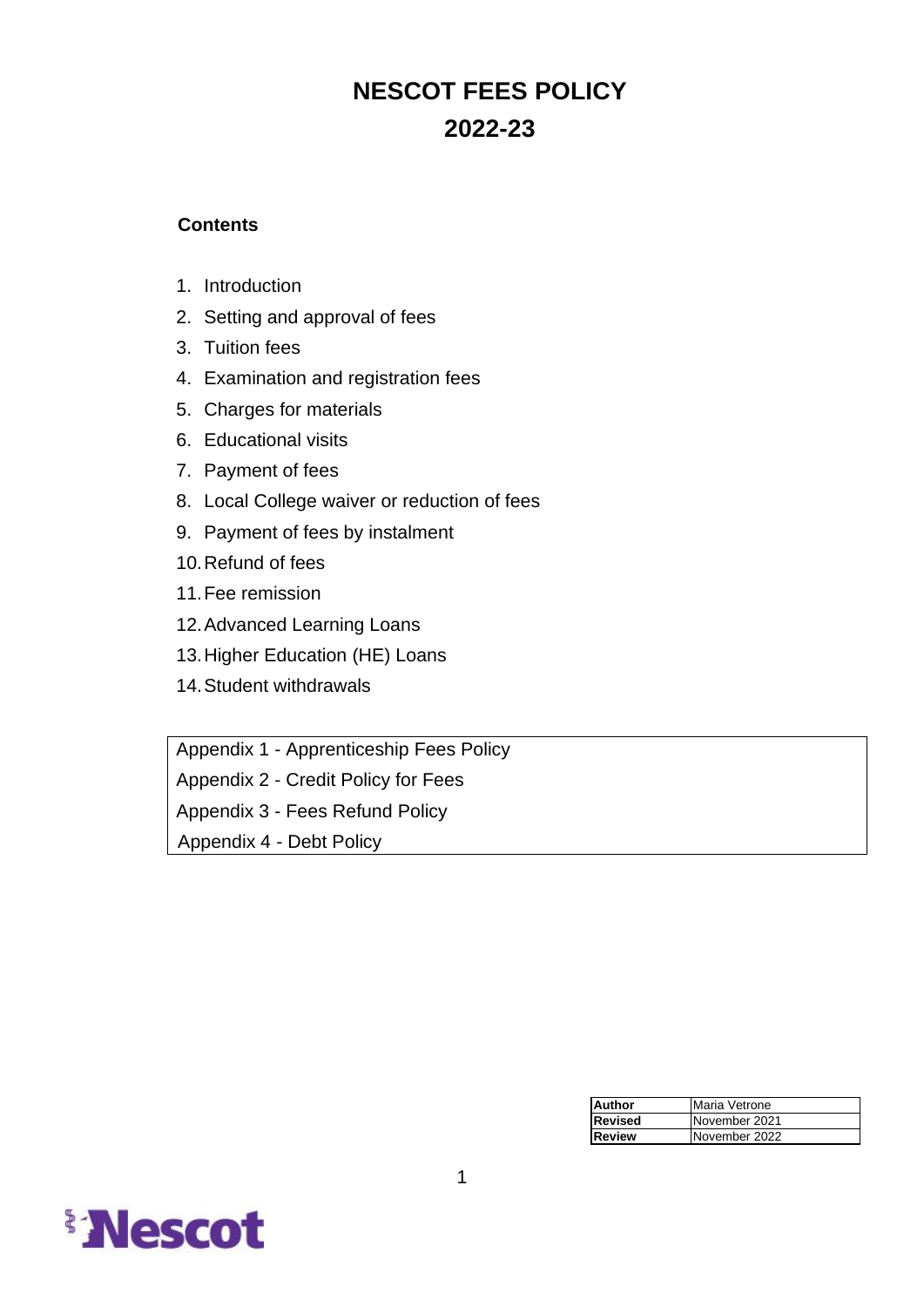### **1. Introduction**

This fees policy is approved by the Corporation in accordance with the Articles of Government, and sets out the general framework under which the College operates its management of fees.

### **2. Setting and approval of fees**

The fees that the College charges for the courses it provides are set each year by the College's Senior Management Team (SMT), taking into account the requirements of government legislation and of the funding agencies.

The Finance and General Purposes (F&GP) Committee will review the Fees Policy on an annual basis, and will recommend any changes to the Corporation for approval.

Where the government and/or funding agencies propose a change in policy which will significantly change the existing level of tuition or other fees, such changes will be reported at the earliest opportunity to the F&GP Committee. The F&GP Committee will consider the impact on this policy and approve any changes required. Transitional arrangements may be made to minimise the risk of any significant rise in fees causing a subsequent significant decline in the level of student enrolments.

#### **3. Tuition fees**

Tuition fees cannot be charged to students aged 16 to 18 in full time or part time education.

For adult learners (aged 19+) on **Further Education (FE)** courses, the following fees will be charged:

#### **FE students aged 19+**

| Full time - all levels below Level 3: | £3,000                                  |
|---------------------------------------|-----------------------------------------|
| Full time $-$ Level 3:                | Not to exceed advanced learner loan cap |
| Part time – Level 2 and below:        | 70% of National Base Rate (NBR)*        |
| Part time – Levels 3 and 4:           | Not to exceed advanced learner loan cap |

\*The College's policy for charging tuition fees for **Further Education (FE)** courses for adult learners on part time courses at Level 2 and below is to charge 70% of the Education and Skills Funding Agency's (ESFA) national base rate (based on 50% of the NBR increased by 5% each year since 2017-18 to 2020-21 to account for rising costs of delivery). However, for 2021-22 and for 2022-23 due to the current economic climate as a result of the impact of COVID-19 on the economy, no increase has been applied to fees. This excludes any courses funded by advanced learner loans, which have a cap set by the Student Loans Company (SLC).

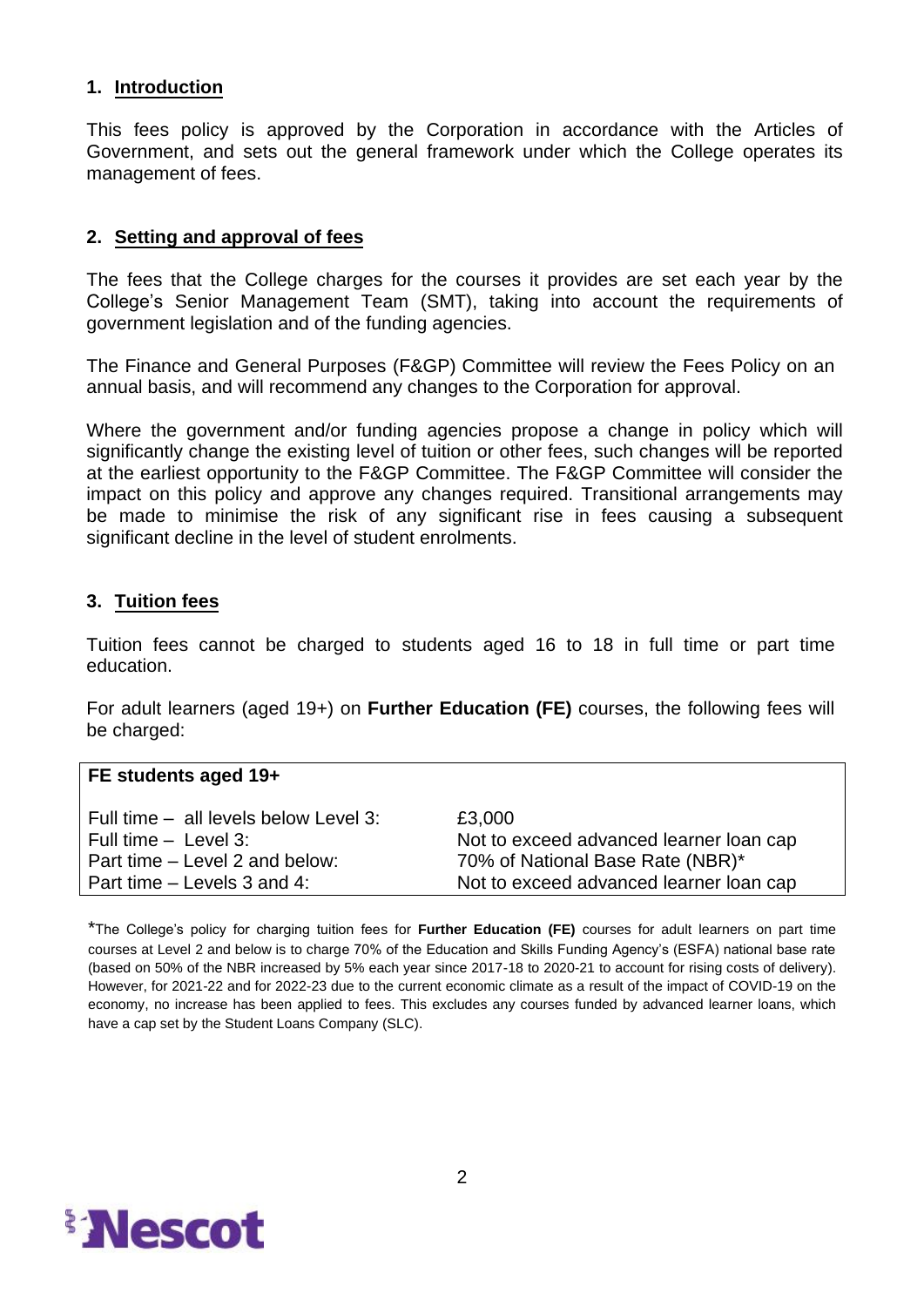For **Higher Education (HE)** courses, the College has set the level of tuition fees to allow for a 64% contribution towards central overheads. During the planning of curriculum, the College may decide to vary these fees for particular courses in response to market demand and competition. Due to the requirements of the Office for Students (OfS), the College must publish tuition fees 18 months before the courses start. Once published, these fees may not be changed.

The College sets tuition fees for HE courses on an annual basis. The fees are approved by the OfS following submission to the OfS of an 'Access and Participation Plan' that sets out how the College will support widening participation in higher education and the proposed fees. The OfS gives its approval to fee policies for courses running a full academic year in advance i.e. fees agreed with the OfS in 2021 will apply to courses in 2022-23.

The Access and Participation Plan has been developed in accordance with the College's Equality and Diversity Policy and Action Plan, designed to meet the requirements of the Equality Act 2010. In 2022-3 the College will spend 12.5% of Higher Fee income above the basic fee on access, student success and progression measures and financial support to underpin its commitment to widening participation. This is set to rise to 12.8% in 2023-24. The College pays, on average, 15% of the fee income it receives to its validating HEIs in the form of capitation fees. The average full time student tuition fee is £6,356. After adjustment for capitation, the net additional income from fees above the basic rate is negative.

Course tuition fees are set for new entrants to an HE course and would normally apply for the anticipated 'standard' duration of a student's programme. The College reviews tuition fees each year and course fees for new entrants may increase, subject to the agreement of the OfS. The expectation is that the College will increase fees for continuing students each year normally in line with inflation as specified by Parliament, normally using the Retail Price Index (RPI) of inflation. Course fees may therefore rise in line with inflation for each year of subsequent study.

Where an HE student's programme exceeds the 'standard' duration of study for reasons of academic performance, deferral or approved extenuating circumstance claims, the College reserves the right to increase tuition fees in line with its fees policy for new entrants to a course.

Due to the introduction of the apprenticeship levy, the College operates in an increasingly competitive market. The College's pricing policy for **apprenticeships** needs to be sufficiently flexible to compete. The College structures its pricing in the first instance around the maximum funding rates available for each standard or framework. The College plans so that the pricing ensures at least 64% contribution towards central overheads. Pricing depends on the model of delivery, cost of materials and size of employer. The College will allow flexibility for some negotiation around the price and seek to adjust delivery costs accordingly. The College's apprenticeship fees policy is set out at Appendix 1.

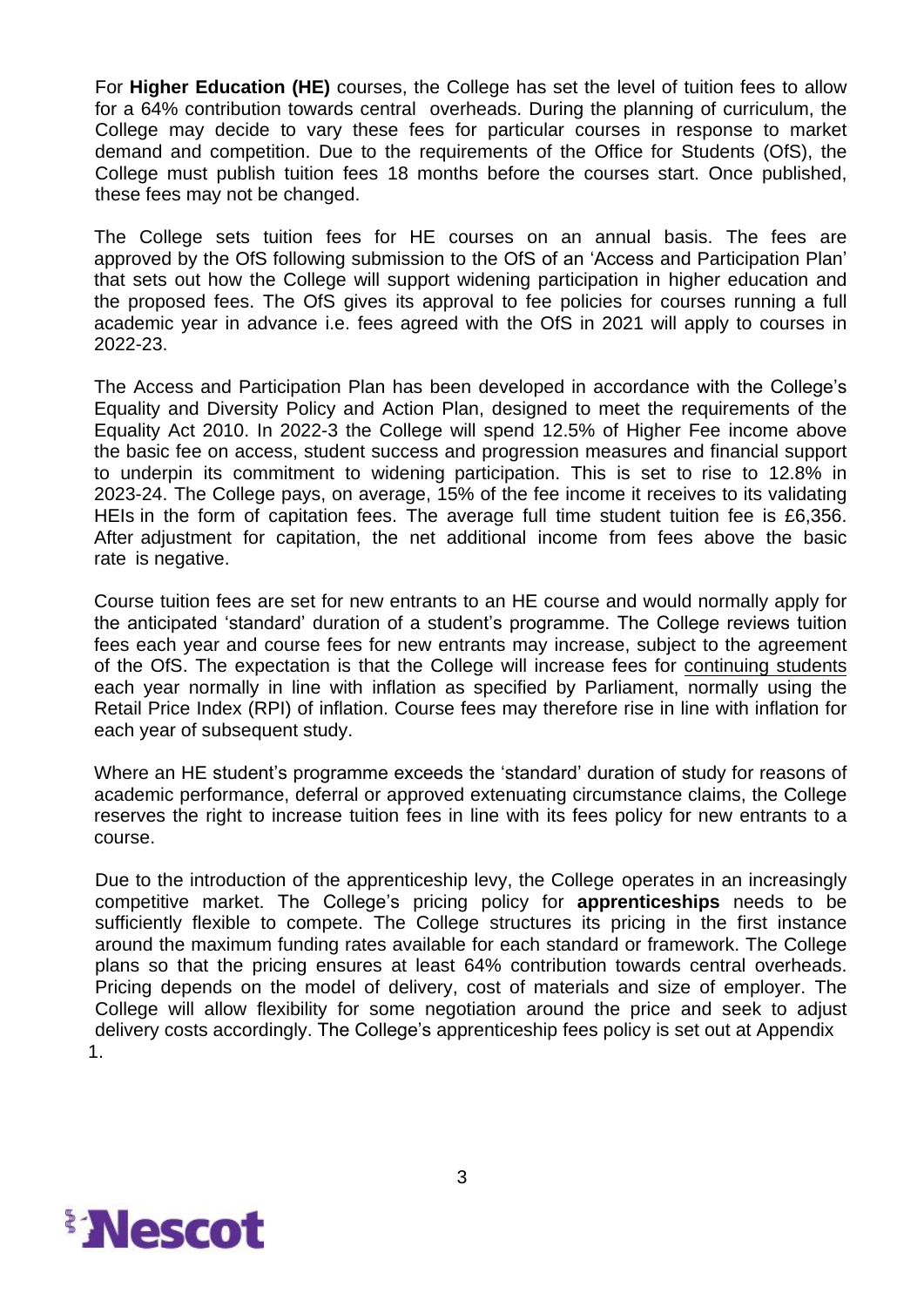Tuition fees for **non government funded courses** must generate sufficient income to cover delivery costs and to achieve in excess of 64% contribution to central overheads, bearing in mind expected student numbers. The proposed fees for all new full cost courses are reviewed by the Director of Strategic Partnership and agreed with the Chief Finance Officer (CFO). Approval is needed by the CFO if the contribution is less than 64%.

| Source of funding                  |              | Mode                   | Student             | <b>Tuition fee</b>                                                                                      | Exam/registration<br>fee          |
|------------------------------------|--------------|------------------------|---------------------|---------------------------------------------------------------------------------------------------------|-----------------------------------|
| <b>International</b><br>/ Overseas | Self-finance | FE Full<br>time        | Overseas<br>student | Additional £500 on<br>Home fee                                                                          | As stated by the<br>Awarding Body |
|                                    | Self-finance | FE Part<br>time        | Overseas<br>student | Equivalent of the<br>weighted NBR of the<br>qualification with area<br>cost weighting (1.12)<br>applied | As stated by the<br>Awarding Body |
|                                    | Self-finance | <b>HE Full</b><br>time | Overseas<br>student | Additional £500 on<br>Home fee                                                                          | As stated by the<br>Awarding Body |
|                                    | Self-finance | HE Part<br>time        | Overseas<br>student | Based on FTE pro-rata<br>of additional £500<br>charged to full time<br>students                         | As stated by the<br>Awarding Body |

Tuition fees for **international/ overseas students** are as follows:

# **4. Examination and registration fees**

The College's policy is to pass on the charge made by the awarding body except where funding rules preclude it. This applies to 16-18 year old students on FE courses; students that are aged over 19 on FE courses that have received full funding from the ESFA; and those enrolled on English and mathematics courses. The College does not pass on the charge to HE students where the level of tuition fee income charged should also cover the cost of awarding body registration.

For students retaking examinations, the College's policy is to pass on the charges made by the awarding body.

#### **5. Charges for materials**

Students on courses where the use of materials is significant may be charged a contribution to the material costs. Any such charge must be included on the course information sheets and in the College prospectus, and specifically mentioned at the interview stage. Students must be advised of the cost before they enrol.

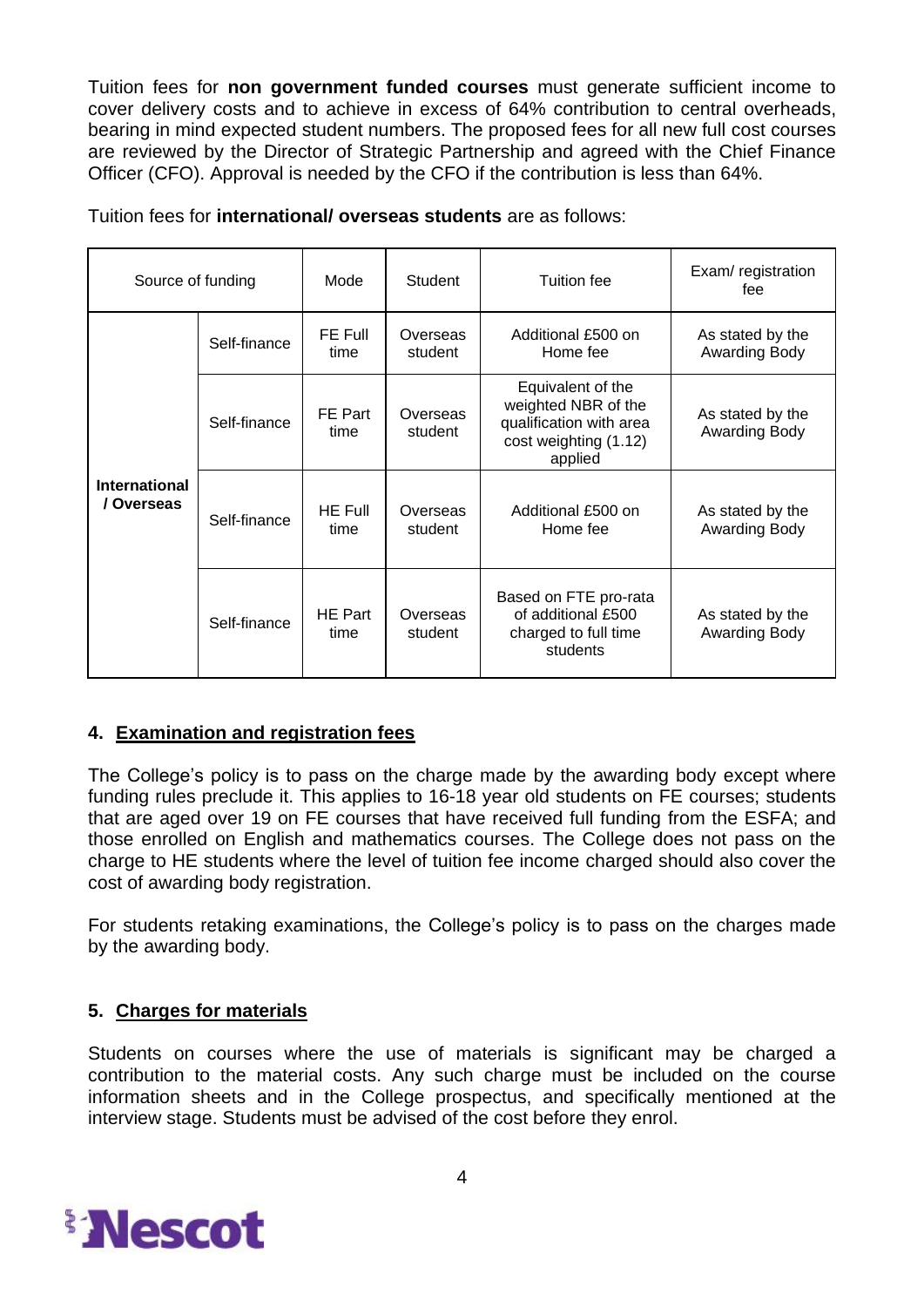It is a requirement under consumer protection guidance that students on HE courses are made aware in advance in a clear and unambiguous way of all of the costs that will be incurred by studying a particular course at the College. These will be set out clearly on the relevant course and tuition fee pages of the website. Students will also receive details of these costs in the official offer letter.

16-18 year old students on funded FE courses, and students that are over 19 that have received full funding, will not be charged for any materials that are essential to their learning.

Materials used in a learning activity will be charged if the student wishes to keep them outside of the learning environment. Any such charges must be determined by the Head of Department when working with the course teams when planning the course activities.

### **6. Educational visits**

The College's policy is to charge students for the actual cost of any educational visits, which includes transport, subsistence and entry costs and incorporates the costs for any supervising staff and an administrative charge of 10%.

16-18 year old students on funded FE courses, and students that are over 19 that have received full funding, will not be charged where the visit is a compulsory requirement in order to successfully achieve on their course. Where a trip is not a compulsory requirement but curriculum related, charges will be made.

# **7. Payment of fees**

All students must be issued with an ID card before they may start a course. To obtain an ID card, a student must either:

- pay in full / the first instalment and set up a payment plan for the balance;
- provide proof to enable remission / exemption; or
- provide a purchase order, letter or email from their employer confirming that they will pay the fees of their employee; or
- declare that they are applying for an HE/FE loan.

16-18 year old students (on 31 August prior to the start of the course) on ESFA funded courses are exempt from the payment of fees.

Overseas students are expected to pay their fees in full when they enrol. Overseas students must also pay 15% of their fees as a non refundable deposit. If a student requires a Certificate of Acceptance of Studies (CAS) in order to apply for a General Student Visa, the student is required to pay their fees in full before the CAS is issued. If the visa application is unsuccessful, then the fees less 15% are refunded.

Students may pay by cheque or by major credit / debit card.

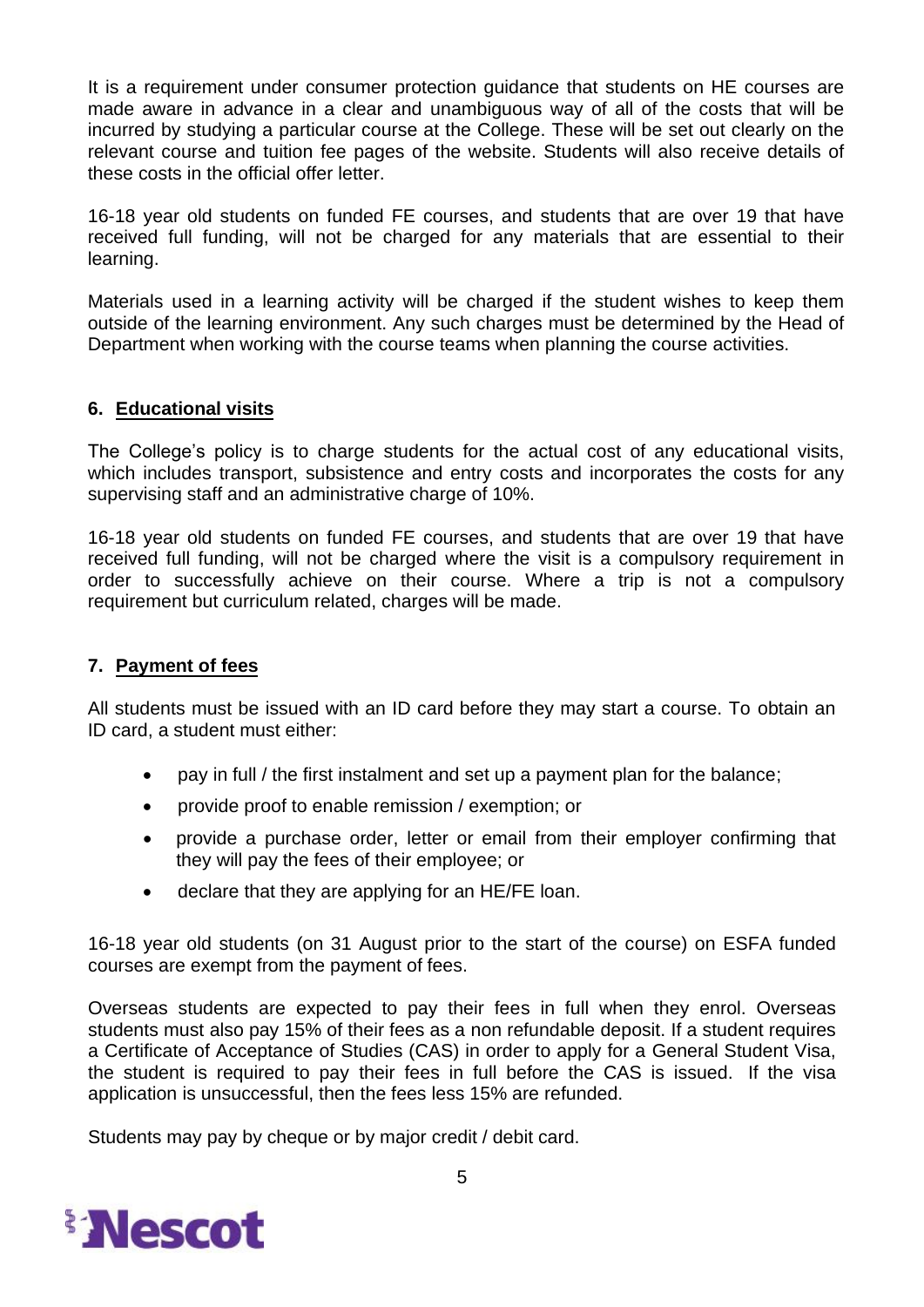# **8. Local College waiver or reduction of fees**

Fees will be applied strictly in accordance with this policy unless the written approval for their reduction or waiver has been obtained from the CFO.

### **9. Payment of fees by instalments**

The College expects all students to pay their fees at the point of enrolment. In exceptional circumstances, students may apply for credit facilities which are outlined in Appendix 2. There will be no administration charge for instalments. Any student who has a poor payment record, or who has a current debt to the College, will not be eligible for credit.

#### **10. Refund of fees**

The rules governing the refund of fees are detailed in Appendix 3.

### **11. Fee remission**

Tuition fee remission is available to students who are 19 years old or over on the 31 August of the academic year on some FE courses (using ESFA and GLA fee remission guidelines) in the following circumstances:

- 1. Individuals on Job Seeker's Allowance (JSA) or Employment and Support Allowance (ESA) in the Work Related Activity Group (WRAG) or Universal Credit (any earned income less than the specified government monthly limit) for skills training in order to help the individual into work.
- 2. Students aged 19-23 years of age studying their first full Level 2 or 3 qualification.
- 3. Students 24 years of age or over studying their first full level 3 qualification if the course is on the National Skills Funding list.
- 4. Entry or Level 1 aims (excluding Basic Skills) where a student has an entitlement to a full Level 2 qualification, in that they must have a highest prior attainment of Level 1 or below, but need a step up from basic skills in order to progress to Level 2 and are aged 19-23.
- 5. Students studying English and mathematics learning aims who have not achieved a GCSE Level C/4 or above.
- 6. An individual who has not reached GCSE Level C or above in English and mathematics undertaking GCSE English and mathematics.
- 7. Unemployed individuals who are in receipt of a means tested state benefit (other than JSA or ESA or Universal Credits), who want to enter employment and need skills training to do so are, at the discretion of the Provider, eligible for full funding for units and other learning aims that will help the individual into work.

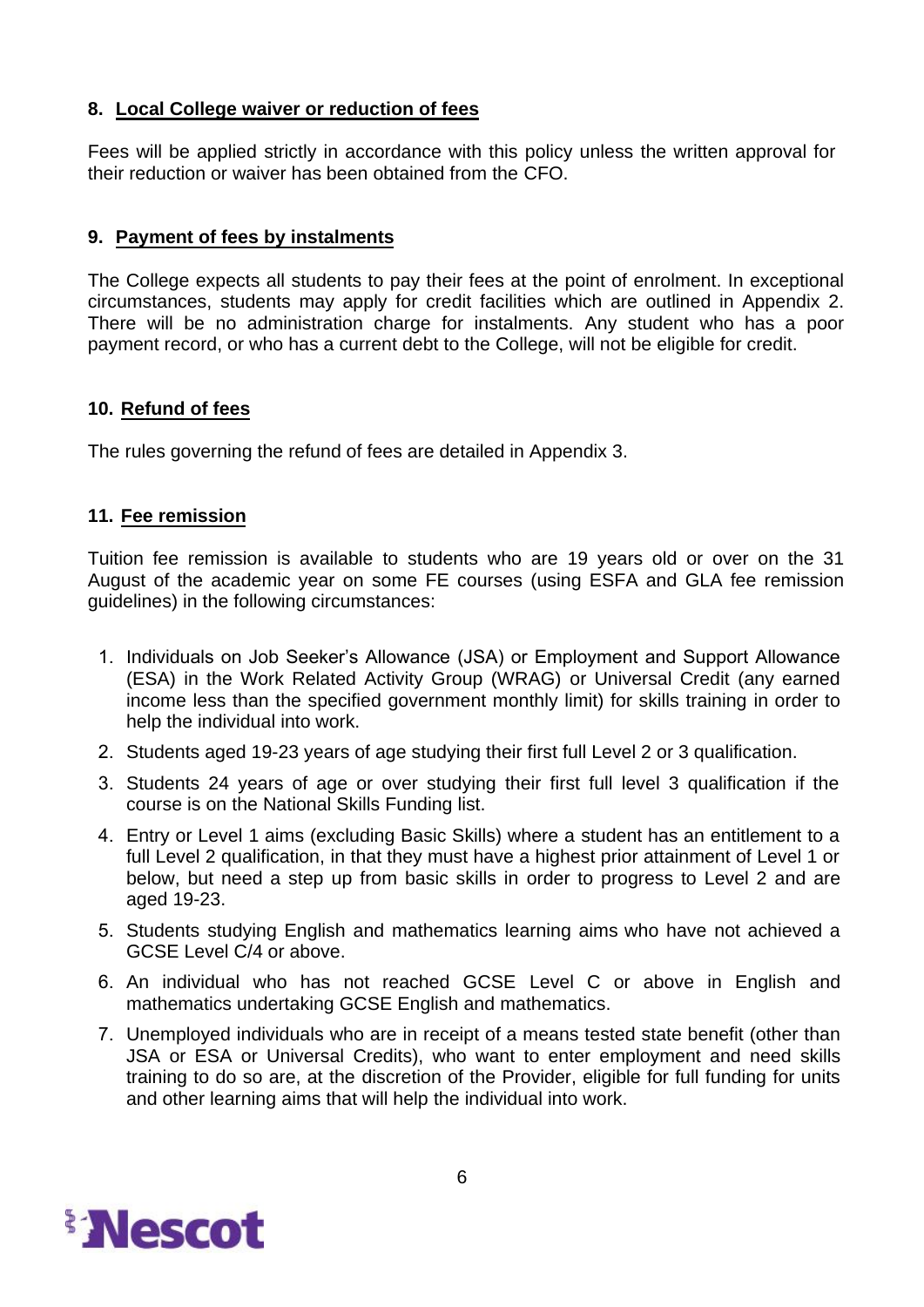- 8. Classroom based ESOL provision will only be fully funded for those who are on JSA, ESA or Universal Credits or unemployed and on a state benefit or low wage, where it is identified as a barrier to employment.
- 9. Employed or self-employed individuals up to and including Level 2 with an annual gross salary below the specified government threshold for the area in which they live.
- 10.Students with or without a full Level 3 qualification and the course is on the London Recovery Flexibilities list, if the student is unemployed and on benefits or has an annual gross salary below the specified government threshold for the area in which they live.

In all cases where receipt of an appropriate benefit is the reason for the remission of fees, the student must sign a College self declaration form or complete the online enrolment information and provide evidence.

Additional fee remission in exceptional circumstances can only be approved by the CFO.

#### **12. Advanced Learning Loans**

Loans will be available via Student Finance England (SFE) for eligible students aged 19 and above studying at Level 3 and Level 4 for FE provision on a qualifying course. Fees will normally be charged at the full national base rate unless local market analysis indicates that a lower fee should be charged to ensure recruitment. In this instance, the minimum 64% contribution to central overheads will stand.

#### **13. Higher Education (HE) Loans**

For HE courses, students may apply to Student Finance England (SFE) for a tuition fee loan.

#### **14. Student withdrawals**

Where **FE students** on an FE course choose to withdraw after 21 days of the official start date of the course, or after 21 days of their first attendance, all fees are due to be paid and any future instalments will still be collected. This includes students who are taking an Advanced Learner Loan. As loan payments to the College cease upon withdrawal, the student will be expected to settle the remaining balance.

**HE students** are directed to refer to the Withdrawal and Interruption of Studies procedure on the College website, which describes the implications of a decision to withdraw from an HE programme or to defer their studies ('interruption of study') for a period of time, the procedures to be followed, and the payment of fees.

Where students on a **non government funded course** choose to withdraw at any stage, all fees are due to be paid in full.

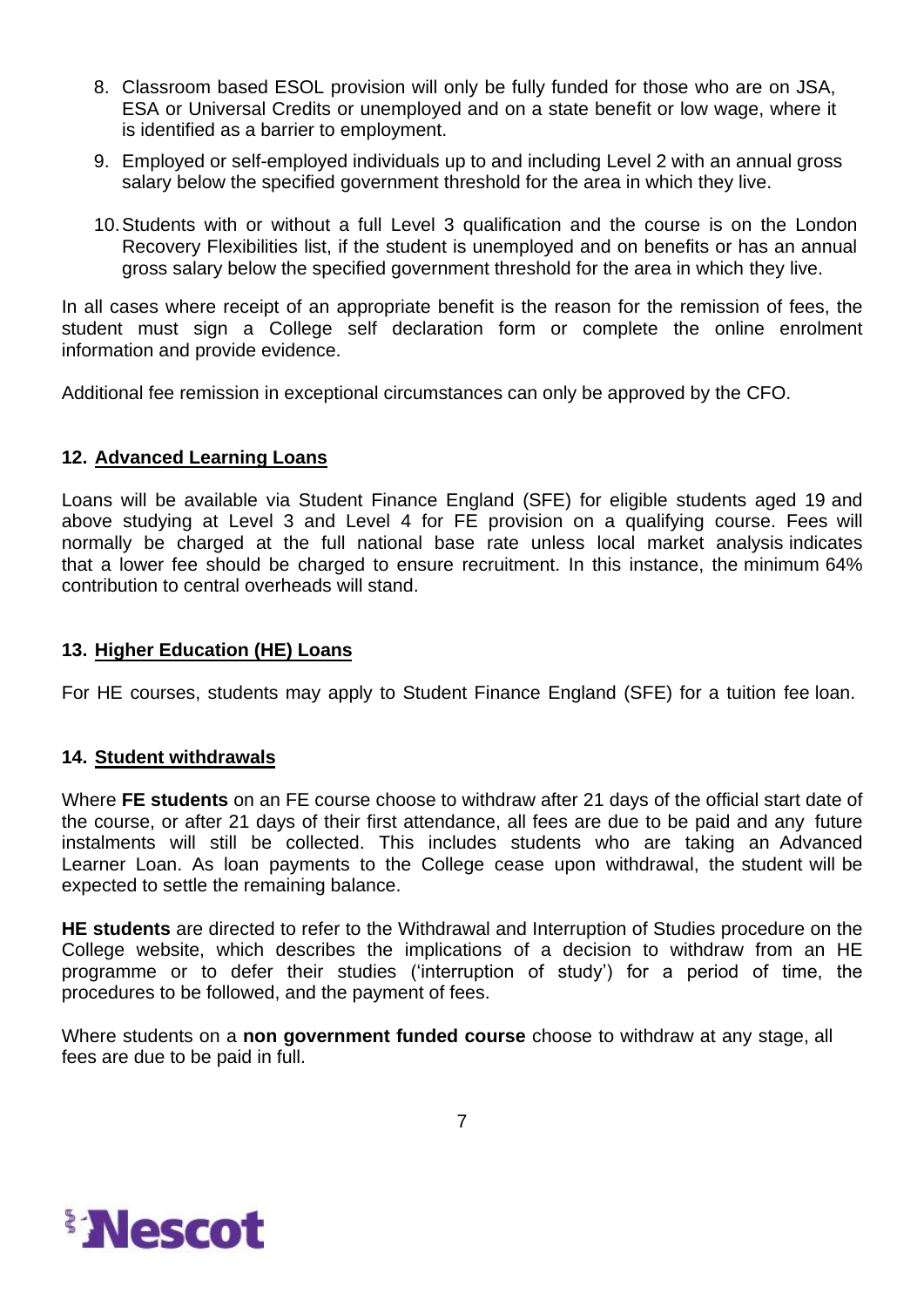# **APPRENTICESHIP FEES POLICY**

#### **16-18 Apprentices**

- 1. Non-levy employers > 50 employees, employers pay 5% co-investment
- 2. Non-levy employers < 50 employees, FREE OF CHARGE
- 3. Levy employers, as per Apprenticeship Pricing Schedule

#### **19-24 Apprentices**

- 1. Non-levy employers < or > 50 employees, employers pay 5% co-investment
- 2. Levy employers, as per Apprenticeship Pricing Schedule

### **19-24 Apprentices (Formerly in Care or EHCP)**

- 1. Non-levy employer > 50 employees, employers pay 5% co-investment
- 2. Non-levy employers < 50 employees, FREE OF CHARGE
- 3. Levy employers, as per Apprenticeship Pricing Schedule

#### **Course Fees Model**

- 1. Framework or Standard < £3000. The employer sends < 3 apprentices. Payment in advance or on receipt of invoice.
- 2. Framework or Standard < £3000. The employer sends >3 apprentices. INSTALMENT PAYMENT method.
- 3. Framework or Standard > £3000. INSTALMENT PAYMENT method.

#### **INSTALMENT PAYMENT**

#### 3 payments in total

- 1<sup>st</sup> payment is 50% of the course fees within 7 working days
- 2<sup>nd</sup> payment is 25% of the course fees payable on the 1<sup>st</sup> December
- 3<sup>rd</sup> payment is 25% of the course fees payable on the 1<sup>st</sup> March

For courses that do not commence at the start of the academic year, bespoke instalment plans **may** be put into place with the agreement of the CFO.

#### **Withdrawals**

If the apprentice withdraws from the apprenticeship programme after week 6, the employer will be expected to pay 5% of the co-investment course fees for the proportion of the time taken by the apprentice out of the full apprenticeship term.

#### **NOTICE: If the first payment is not made within the first 5 weeks of the course, the apprentice will be withdrawn**

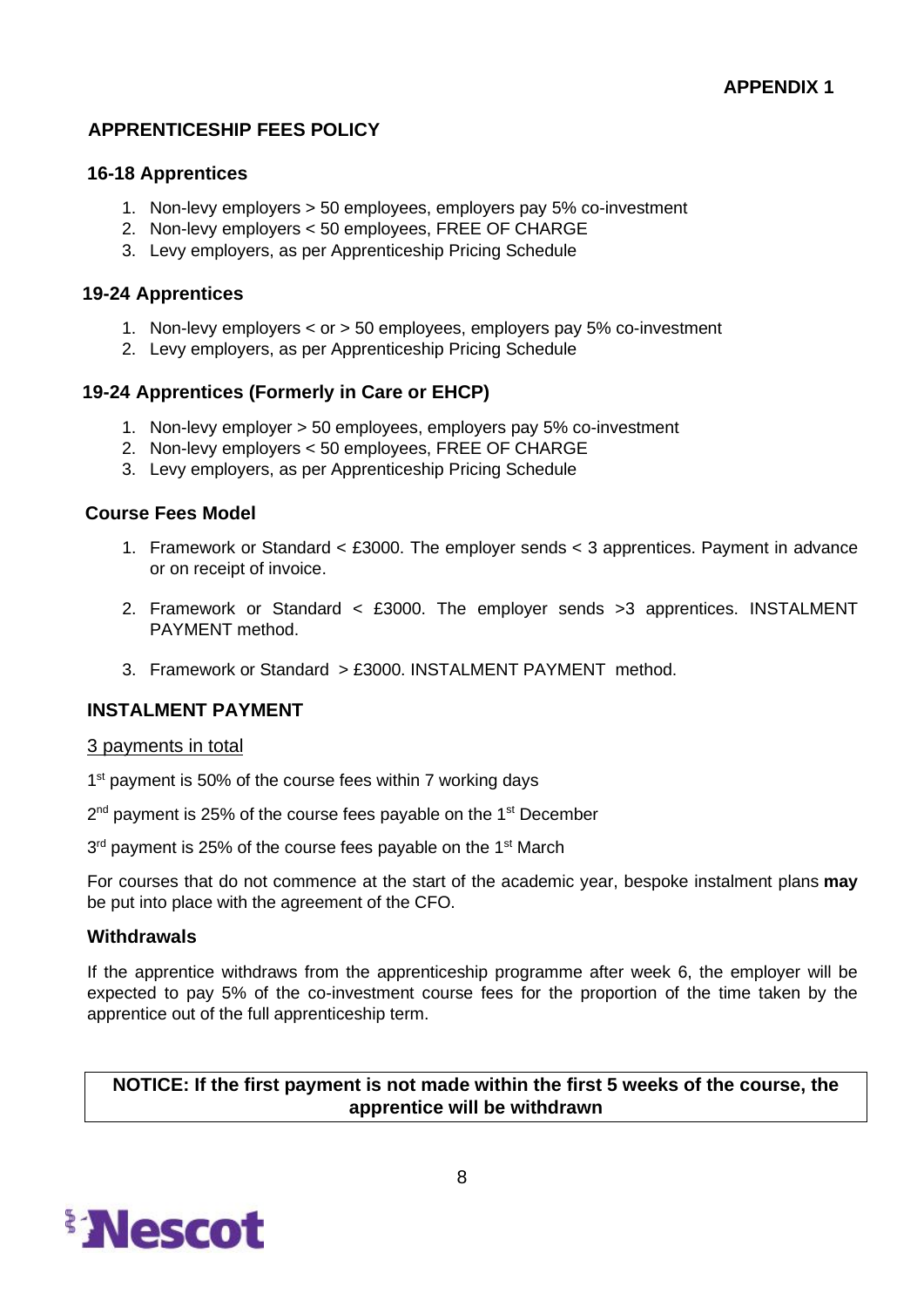## **CREDIT POLICY FOR FEES**

We expect all students to pay their fees at the point of enrolment. In exceptional circumstances, students may apply for credit facilities which are outlined below. Any student who has a bad payment record, or who has a current debt to the College, will not be eligible for credit.

The standard College credit policy is to allow credit to any student with fees of greater than £400.00 chargeable on a course that is of one academic year in duration. The credit start point is set at £400.00 for 2022-23 and is based on the Education and Skills Funding Agency (ESFA) requirement for colleges to charge a tuition fee of 50% of the National Base Rate or as outlined by the current fees table.

In subsequent years, the start point will be adjusted for changes in the Retail Prices Index (RPI) plus any increase in the funding bodies' assumed fee payable by students.

The College will allow credit to any student for fees of £400.00 or more on the following basis only:

- 1. The fee will be paid in a maximum of three instalments. The initial payment required is 50% of the annual fee and is due at the point of enrolment, with the second instalment of 25% being payable at the end of the autumn term and the third instalment of 25% being payable at the end of the spring term. For courses that do not commence at the start of the academic year or are less than one academic year in duration (but are deemed to be of a suitable length), bespoke instalment plans **may** be put into place by the Finance Department with the agreement of the CFO.
- 2. The instalments will be paid by recurring card payments.
- 3. If a student fails to pay for any term, he/she may be excluded from any further tuition and from the use of any College facilities, and may not be eligible to sit any relevant exams until such time as all overdue fees have been paid in full.
- 4. Any default in payment will be pursued by the College using all legal avenues available to it, including the use of an independent debt collector.
- 5. Any exceptions to point 1-4 above require authorisation from the CFO.

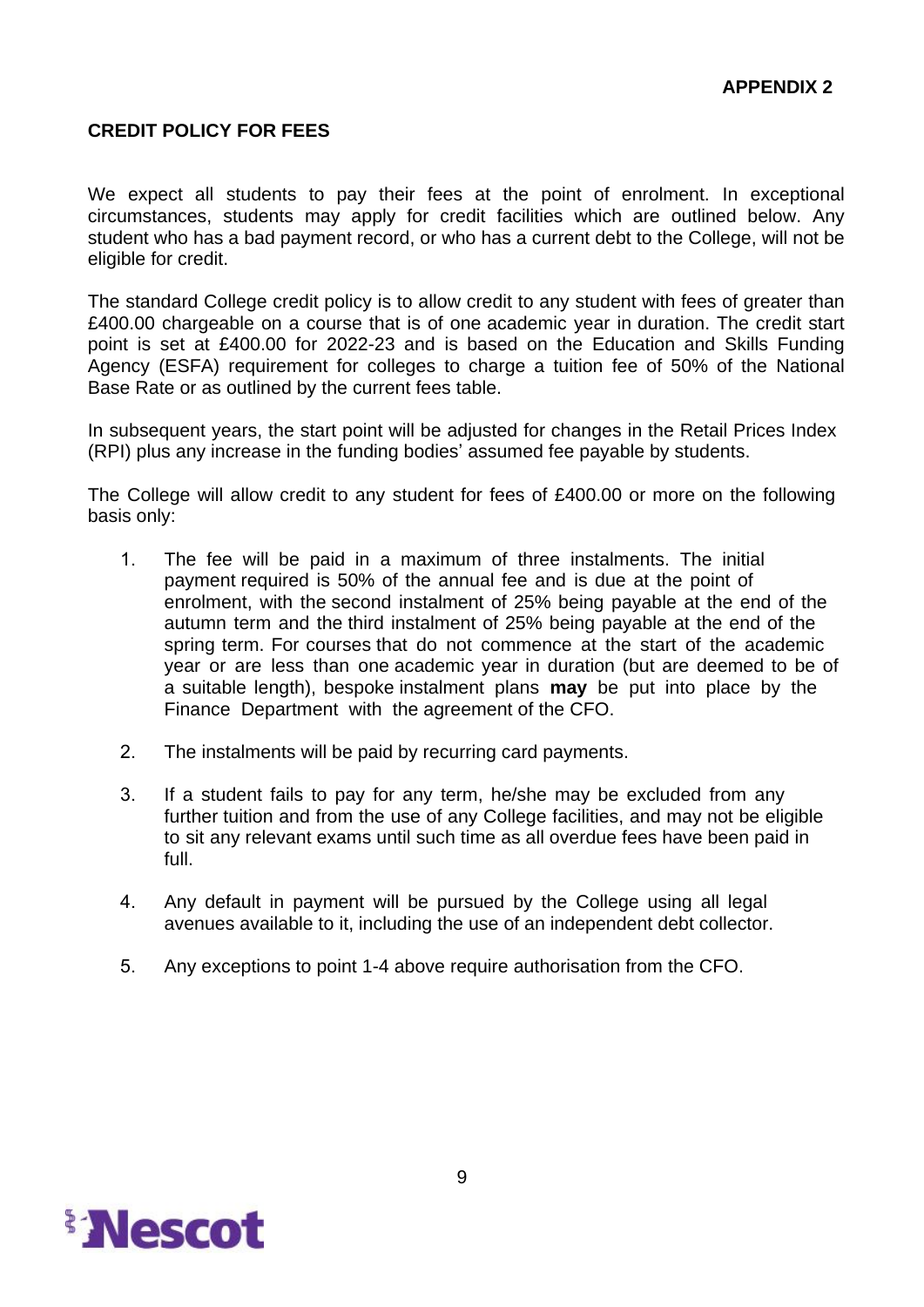### **FEES REFUND POLICY**

- 1. A full refund of all fees paid will be made:
	- 1.1 Where the College has made a decision to close a course for any reason.
	- 1.2 For Further Education (FE) courses. Where the student withdraws within 21 calendar days of the official start date, or within 21 days of their first attendance, of a government funded course which is of one academic year or longer duration.
	- 1.3 For Higher Education (HE) courses. Refer to the Terms and Conditions for Higher Education Students.
- 2. Refunds are not given on non government funded courses unless the College has made the decision to close a course for any reason.
- 3. Where a student transfers to another course within the College, the fees paid for the original course will be transferred to the new course. Where the fee for the new course is higher than for the original course, the balance of fees must be paid. There will be no partial refund if the fee for the new course is lower than for the original course.
- 4. Examination fees and registration fees which the College has already passed on to examination or professional bodies are only refundable where the relevant body has refunded to the College the amounts paid.
- 5. Where qualification for fee remission is established after payment of tuition fees has been made, the relevant sum will be refunded.
- 6. Where the course fees have been paid by a sponsor and the sponsored student leaves before the start of the course, the sponsor will be allowed to transfer the fees paid to a replacement student.
- 7. Applications for a refund of any fees for any other reason must be submitted in writing to the CFO. All refunds must be approved by the CFO.